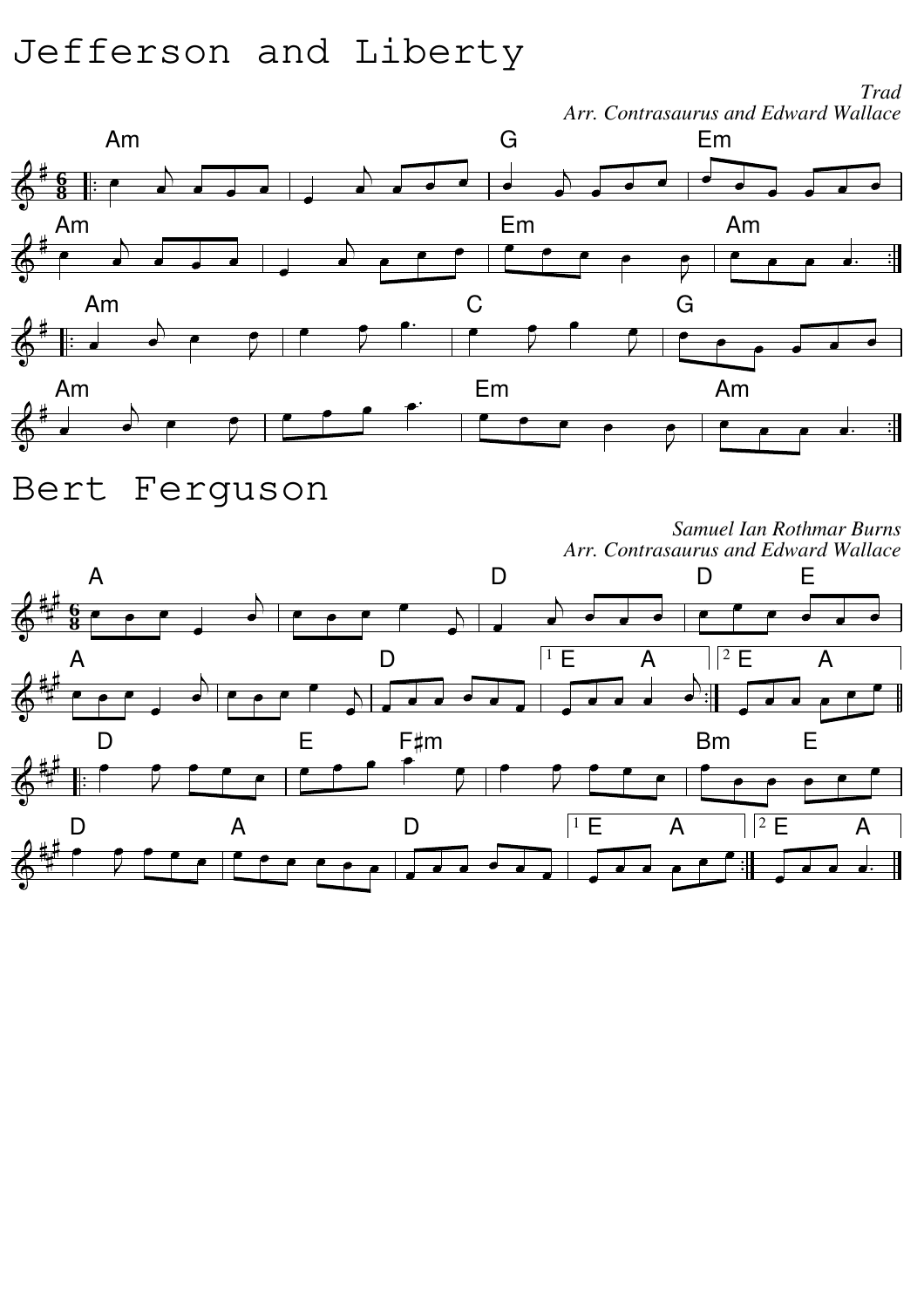### O'Dea's



#### *Paul Roche and Maurice Lennon (Stockton's Wing) Arr. Contrasaurus and Ewan Cameron*

Mishie's Jig

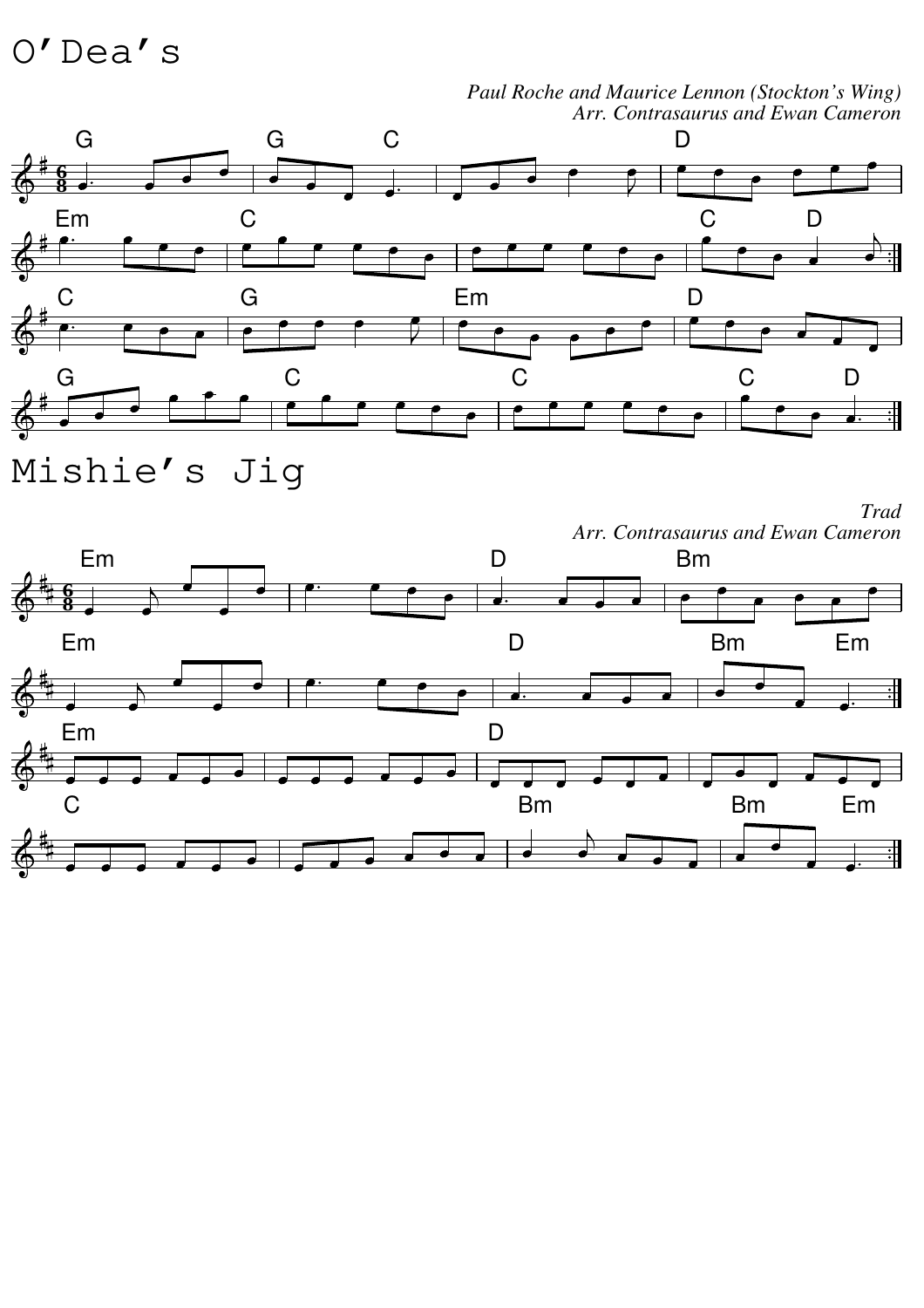### The Star Of Munster



The Reconciliation

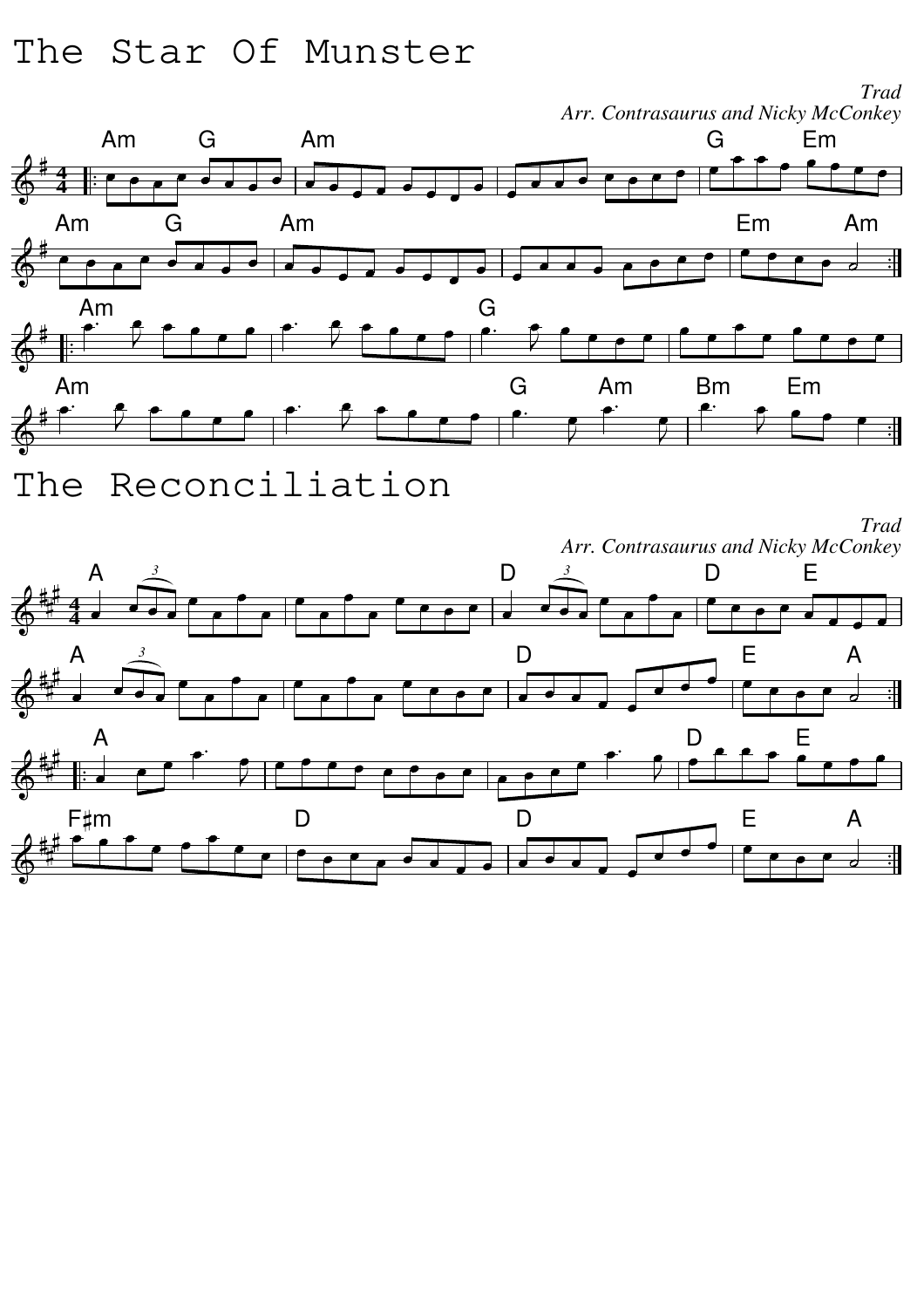### Cross Country

*Esko Jarvela and Gjermund Larsen (Frigg) Arr. Contrasaurus and Nicky McConkey*

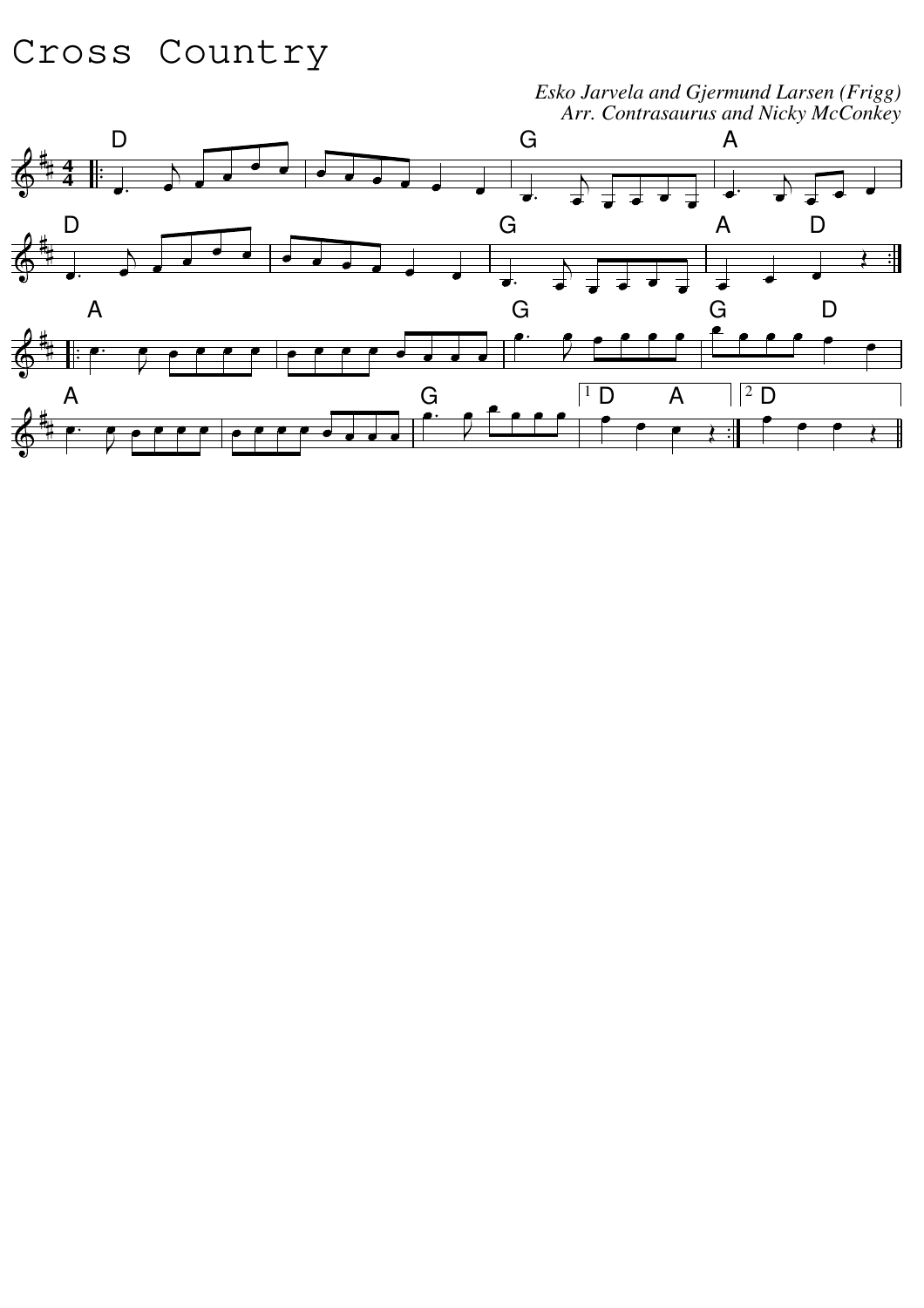# Oddville Cupola

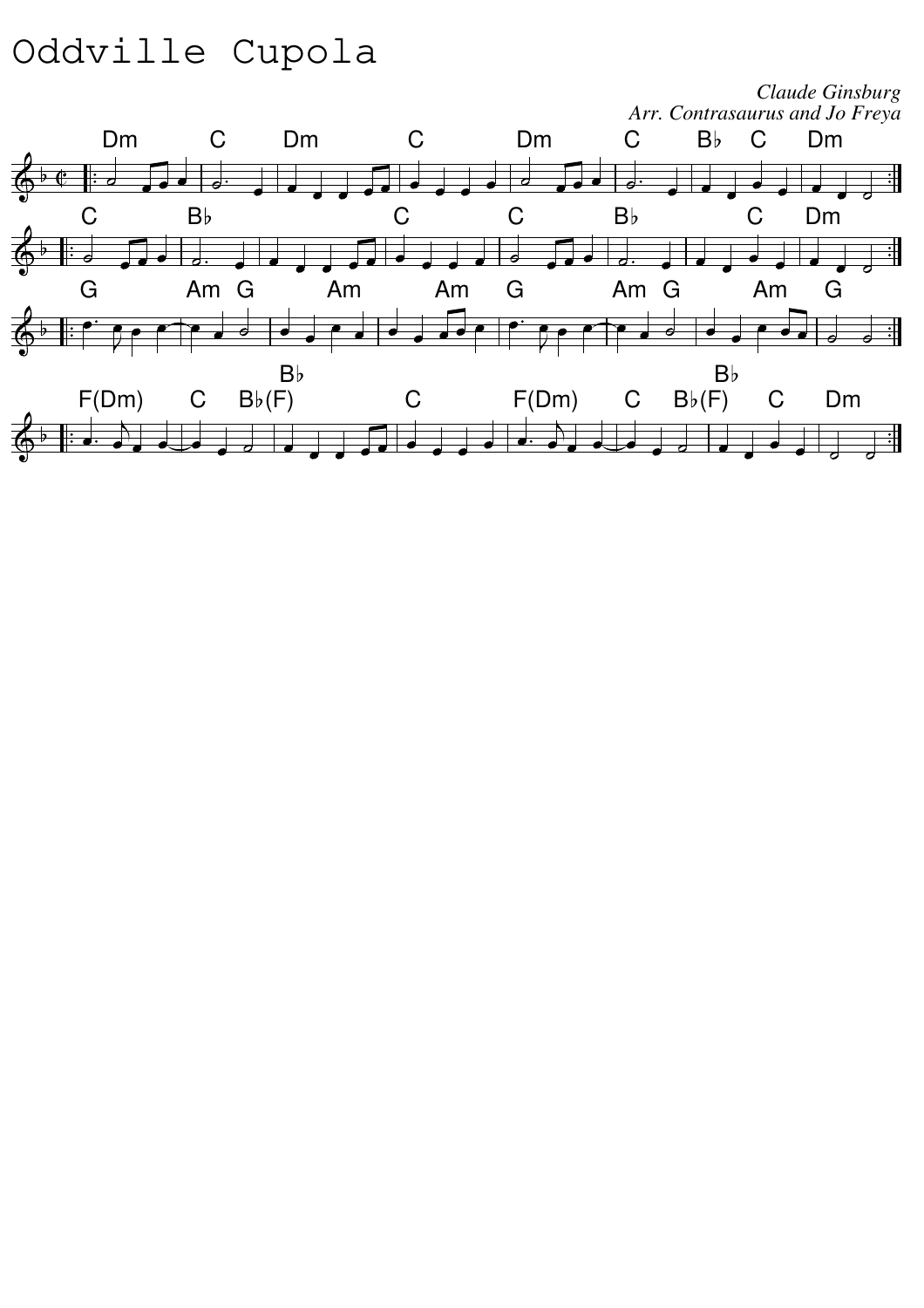# Scottish Urbaine

*Gregory Jolivet Arr. Contrasaurus and Jo Freya*



Sunshine

*Gregory Jolivet Arr. Contrasaurus and Jo Freya*